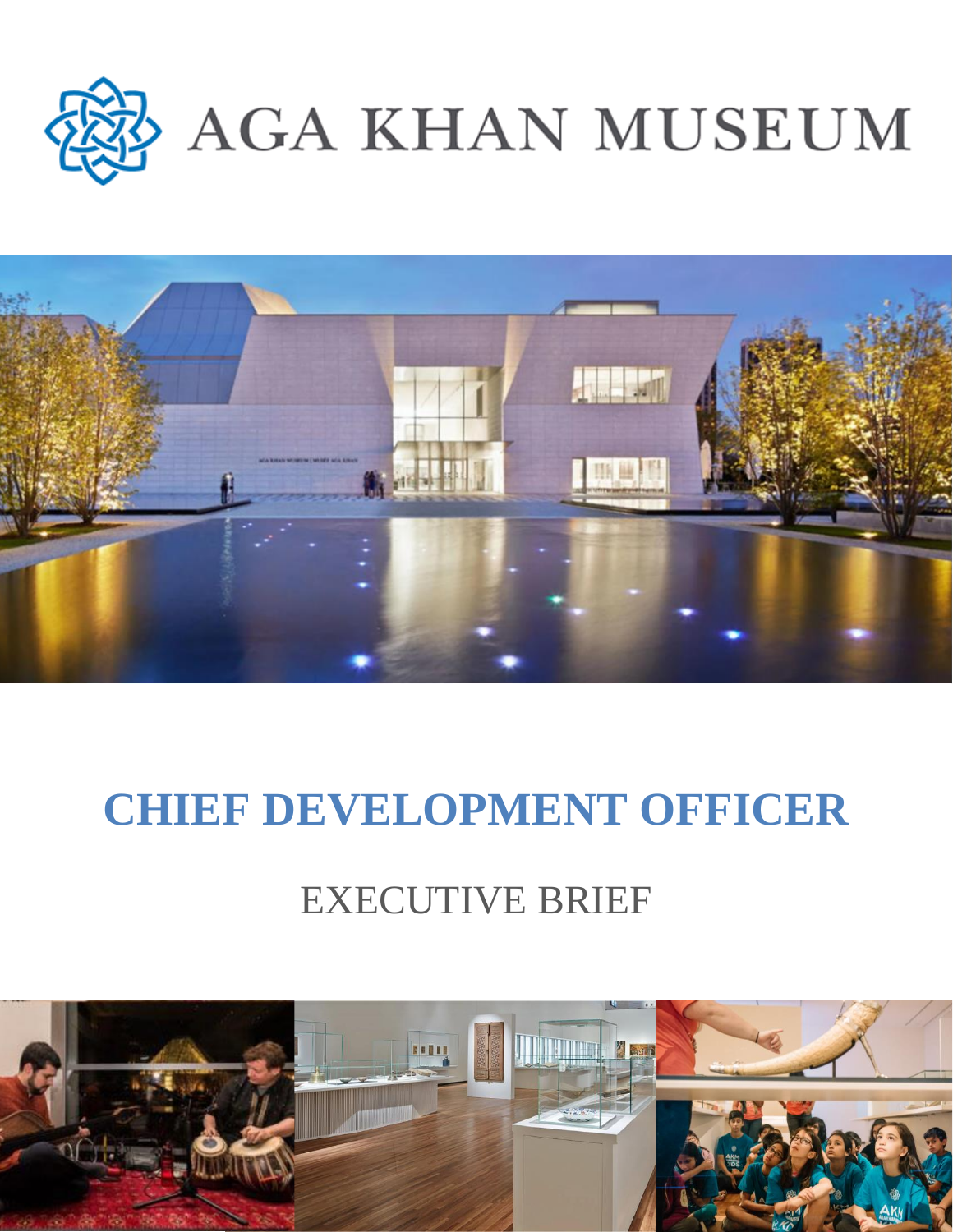

**AGA KHAN MUSEUM** 

## **TABLE OF CONTENTS**

### **FOR MORE INFORMATION**

KCI (Ketchum Canada Inc.) has been retained to lead this search on behalf of the Aga Khan Museum. For more information about the opportunity, please contact **Tara George, Partner,** or **Ellie Rusonik, Vice-President, KCI Search + Talent** at [AKM@kcitalent.com.](mailto:AKM@kcitalent.com)

Candidates who are interested in the role are asked to submit a resume and letter of interest to the email address above by *May 20, 2022. All inquiries and applications will be held in strict confidence.* 

This position is open to all Canadian citizens, permanent residents and those legally able to work in Canada. Other individuals may also be considered, per Canadian immigration laws. Candidates should please include their status when applying for this position.

The Aga Khan Museum is an equal opportunity employer and is committed to fair and accessible employment practices. The Museum is proud to have a very diverse group of staff, members, donors, and volunteers. Candidates of all races, origins, and religious affiliations are encouraged to apply. Upon request, suitable accommodations are available under the [Accessibility for Ontarians with Disabilities Act](https://www.aoda.ca/) for applicants invited to an interview.

Applicants must be fully vaccinated, as defined by [Ontario Public Health.](https://www.publichealthontario.ca/) The Museum will comply with its human rights obligations and accommodate applicants who are legally entitled to accommodation under the Ontario Human [Rights Code.](https://www.ohrc.on.ca/en/ontario-human-rights-code)

The salary range for this position is \$250,000 - \$300,000 CAD per annum; benefits plan covering life, medical and health insurance, and short-term and long-term disability benefits for employees and their immediate family. Group RRSP plus earned vacation days, and an Employee Assistance Program are also provided.



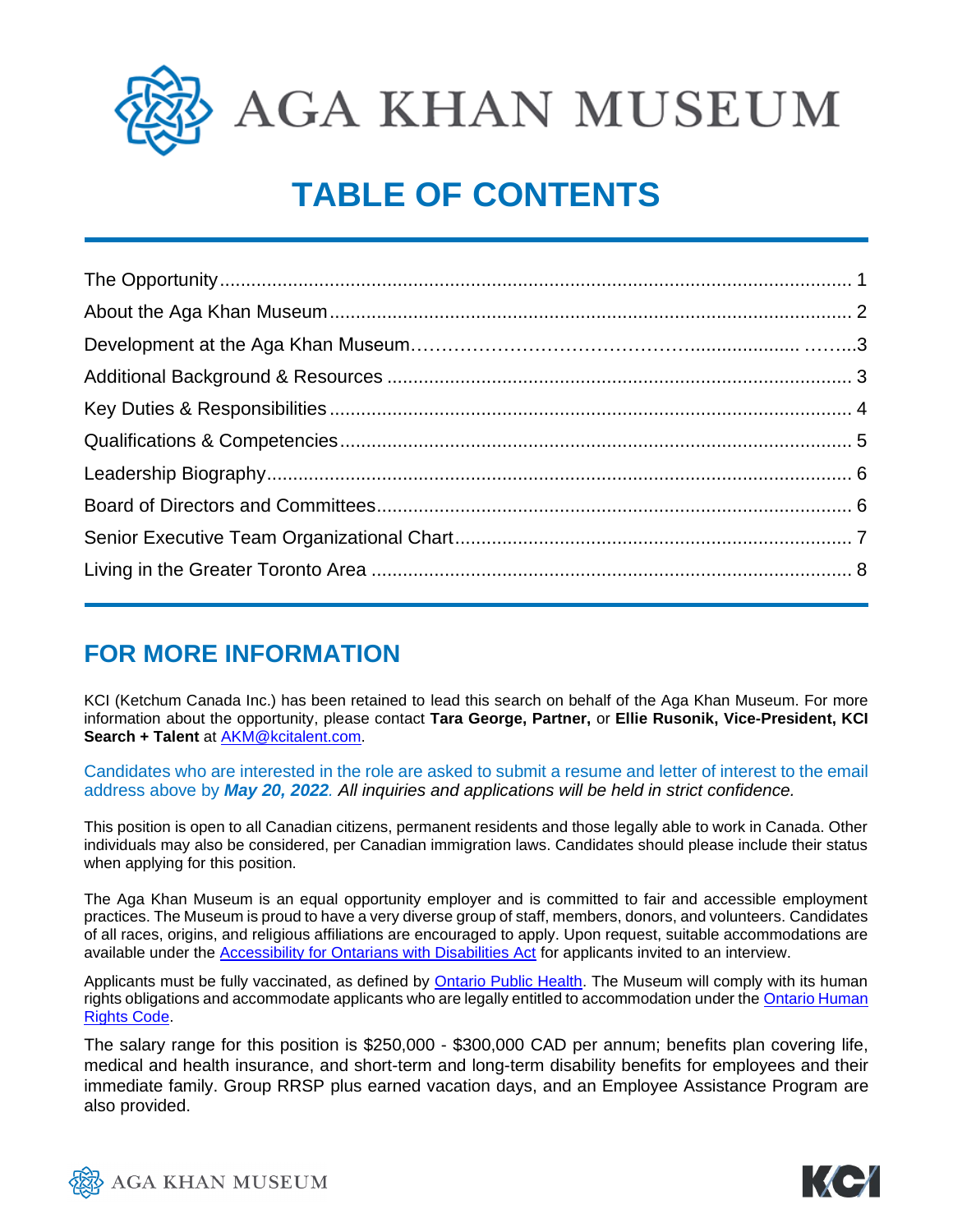

### **Chief Development Officer Aga Khan Museum**

*Toronto, Canada*

*The Aga Khan Museum is a unique global museum located in Toronto, Canada, dedicated to showcasing the artistic, intellectual, and scientific heritage of Muslim civilizations and their interconnectedness with the world at large.*

*Its mission is to foster a greater understanding and appreciation of the achievements and contributions of Muslim civilizations, fostering intercultural dialogue and pluralism through exhibitions, public programs, and educational initiatives onsite and online.*

*Its opening in 2014 signalled a new chapter in the history of museums in North America as the first dedicated to the arts of Muslims civilizations. With its landmark building, designed by the Pritzker Prize– winning architect Fumihiko Maki, and its setting within the landscaped gardens of the Aga Khan Park, the Museum celebrates the arts in all its forms – from the visual to the performing arts.* 

#### **THE OPPORTUNITY**

The Aga Khan Museum (AKM) is seeking a mission-driven, results-oriented, and collaborative Chief Development Officer (CDO) to provide strategic leadership and operational expertise for the fundraising efforts of the Museum to further advance its mission to foster greater understanding of Muslim civilizations, and to connect cultures through art.

Reporting to the Museum's Director and CEO, the CDO will be a member of, and contributor to, the Senior Leadership Team and will have active support from a strong network of global senior volunteers who serve on the Board of Directors and fundraising committees of the Museum.



The CDO will be an accomplished and passionate fundraising professional who will champion and lead the growth and elevation of a sustainable fundraising plan targeted to raise \$12-\$15M annually, overseeing the management and cultivation of donors and sponsors, the identification and submission of grant applications to government agencies and foundations, the planning of fundraising, cultivation, and stewardship events, and the growth of the museum membership program. In addition to this, the planning and implementation of a multi-year \$150M endowment campaign is one of the key deliverables of the position. For the purposes of context, currently 4,000 Museum supporters contribute approximately \$9 million per annum. These include more than 30 donors who have donated above \$0.5M.

Carrying a personal portfolio of the Museum's key donors and prospects in Canada and around the world, the CDO will be a fearless and highly proactive networker and fundraiser in their own right. The CDO will actively and frequently leverage key volunteers and board members in the identification, cultivation, and solicitation of donors, members, partners, and sponsors in Canada and abroad, in support of the Museum's priorities.



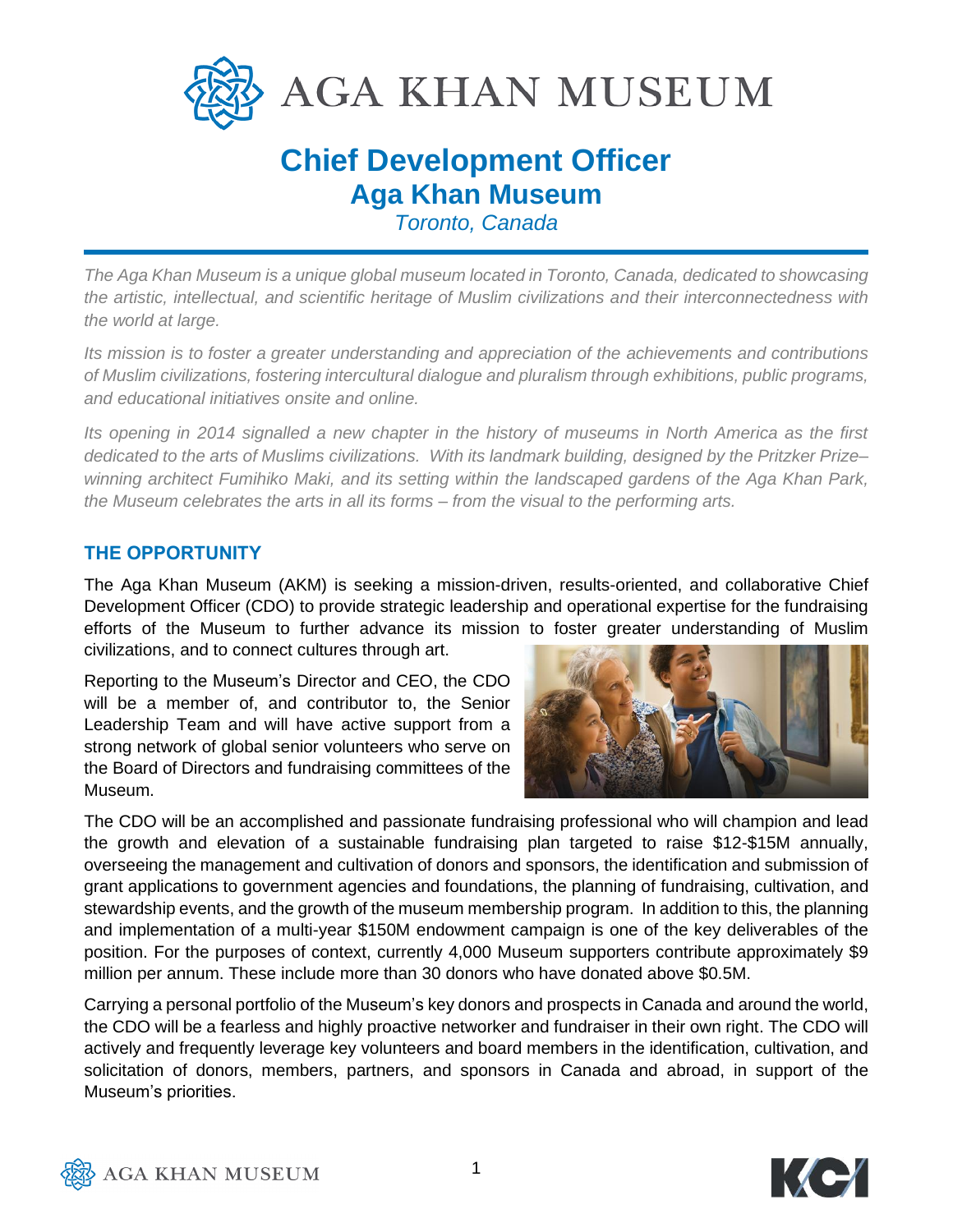The CDO will be the primary staff lead for the Board's Development and Fundraising Committee and will work closely with the Board of Directors of the Museum in all fundraising matters. As a skilled enabler of volunteers, the CDO will encourage and inspire volunteers to open doors and will provide support locally and internationally to maximize their passion, time, and connections most effectively.

A role model who demonstrates inclusive leadership, collaboration, respect, and excellence, the CDO will harness the strengths of a Development team of 10, motivating the staff to new heights of achievement. Establishing clear goals and understanding the tactics and processes needed to achieve them, the CDO will engender confidence in, and enthusiasm for, the fundraising team's efforts by demonstrating exceptional results.

Passionate about equity and inclusion, the CDO will possess intercultural competence, understanding the unique nuances and perspectives of various cultures and expand support for the Museum through outreach and engagement with multiple communities in Canada and around the world.

This is a permanent, full-time position and will be based in the Aga Khan Museum at 77 Wynford Drive, Toronto, Ontario, Canada. As of mid-April 2022 and for the rest of 2022, the museum will be working within a hybrid model with staff expected to be present in the office for a minimum of 3 days per week (with flexibility for donor-facing commitments and travel, of course). There will be significant travel in this role (regionally, nationally, and internationally) and candidates must possess a valid passport.

#### **ABOUT THE AGA KHAN MUSEUM**



Honouring the spirit of collaboration and pluralism upon which the Museum is built, the Aga Khan Museum is deeply committed to both forging relationships with Canadian institutions and communities, and to driving an international mandate. It maintains strong global ties with such institutions as the Musée du Louvre in Paris, the State Hermitage Museum in St. Petersburg, and the Museum of Islamic Art in Doha, Qatar.

As a vibrant educational institution, the Museum encourages the full spectrum of public engagement with its diverse and distinguished Permanent Collection of more than 1,200 objects and its ever-changing roster of exhibitions and innovative public and educational

programs onsite and online — including music and dance performances, talks, workshops, and a wide range of school and academic initiatives for students and teachers locally and around the world. By connecting cultures through the arts and fostering pluralism through the arts, the Aga Khan Museum is now reaching and impacting hundreds of thousands of people each year, in its Wynford site location in Toronto and through its virtual #Museum without Walls, which reached over 5M in 2021 alone. The new virtual Aga Khan Museum has emerged with a robust and compelling online presence, featuring virtual performances, 3D tours, educational and children's programs. This ambitious virtual platform allows people from all over the world to access the resources and offerings of the Museum, while providing innovative and diverse opportunities for philanthropic giving.



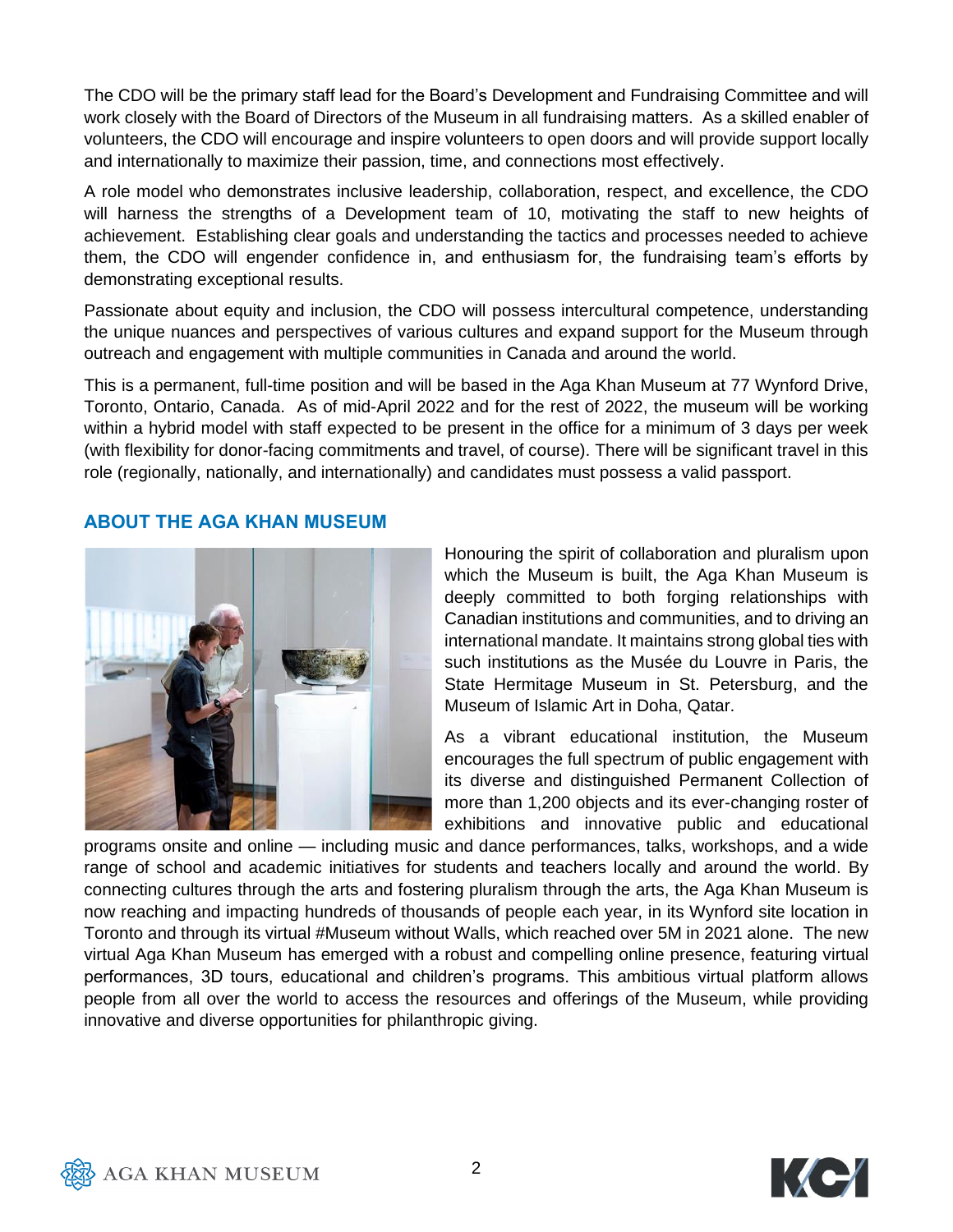

The Aga Khan Museum is part of the Aga Khan Development Network (AKDN). Founded and chaired by His Highness the Aga Khan, the AKDN is a private, international, non-denominational development organization that works to improve living conditions and opportunities for people in the developing world. His Highness is the 49th hereditary Imam (spiritual leader) of the Shia Ismaili Muslims, and has received honourary citizenship from Canada.

#### **DEVELOPMENT AT THE AGA KHAN MUSEUM**

*The Aga Khan Museum relies on the generosity of donors and members in Canada and around the globe to sustain its vision of building bridges between cultures and fostering pluralism through the arts.*

Donations from individuals, corporations, government and foundation grants directly support the activities of the Aga Khan Museum, necessary to maintain our exceptional Permanent Collection and sustain its roster of exhibitions, public programs, performances, educational events and virtual Museum.

His Highness the Aga Khan invested generously to construct the Museum and provide the Permanent Collection as an engine and launch pad for our intercultural art initiatives, and we continue to benefit from annual operating grants from the Aga Khan Foundation. While this solid base of support is critical for the Museum's operations, the community plays an important role in supporting our ongoing efforts to build bridges and strengthen global community ties.



The department is strongly supported in its fundraising efforts by members of the Museum's Board of Directors and a global volunteer network of fundraisers.

#### **ADDITIONAL BACKGROUND & RESOURCES**

[About the Aga Khan Museum](https://www.agakhanmuseum.org/about/index.html) [#MuseumWithoutWalls](https://agakhanmuseum.org/museumwithoutwalls/index.html) AKM [Leadership Team](https://www.agakhanmuseum.org/about/leadership-team.html)  AKM Year [In Review](https://agakhanmuseum.org/about/a-year-in-review.html)  [AKM News](https://www.agakhanmuseum.org/news) [Aga Khan Development Network](https://agakhanmuseum.org/about/aga-khan-development-network.html) AKM [Press Releases](https://agakhanmuseum.org/about/press.html) [AKM Join & Support](https://agakhanmuseum.org/support/index.html)



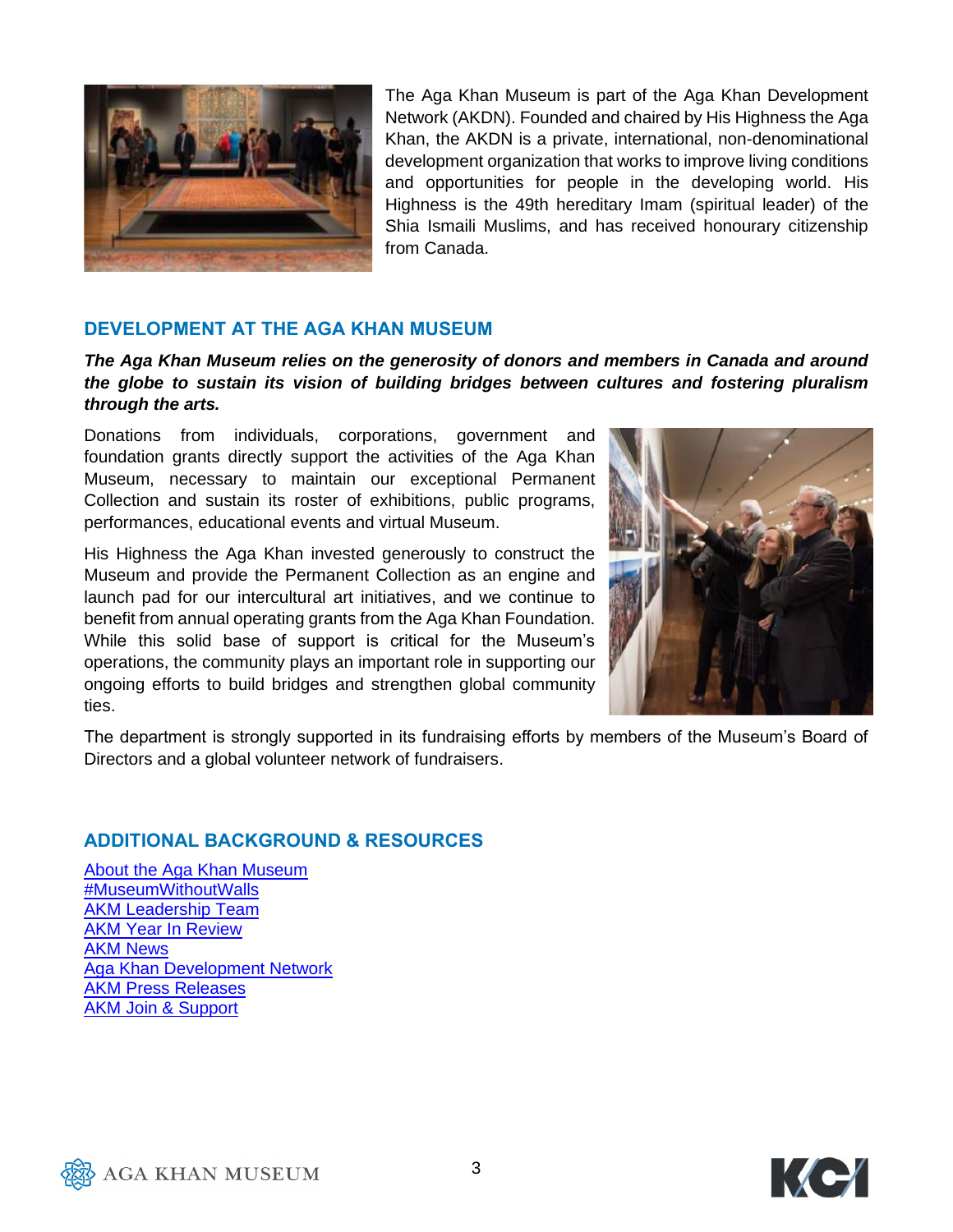#### **KEY DUTIES & RESPONSIBILITIES**

#### **Strategic Leadership:**

- Provide strategic leadership for all fundraising activities on behalf of the Museum.
- Set direction for the development and execution of a fundraising strategy over five-year and ten-year horizons with monthly and annual targets for the first five years as a first priority.
- Provide leadership to position the organization and the Development team and marshal the resources necessary to achieve the key goals and objectives of the fundraising strategy and fundraising targets.
- Expand the existing loyal support base by broadening the base to new target communities and partners guided by the principles of diversity and inclusion.
- Establish and leverage effective relationships with the senior management team and with their staff to ensure a proactive engagement in the programmatic agenda that facilitates effective development and fundraising closely aligned with the programmatic agenda.
- Assess current priorities, workload, and resources, and establish an action plan ensuring that immediate needs are met while longer-term strategies, plans and actions are developed.
- Build a high performing team and department of paid and volunteer resources to support departmental goals.
- Report on fundraising progress and fundraising activities to the Director & CEO, the Development & Fundraising Committee and the Board.
- Manage the creation and set the agendas of fundraising advisory committees and the Development & Fundraising Committee and work closely with committee members.
- Work with the Director & CEO and other members of the Senior Leadership Team to implement and monitor strategic goals, policies, and processes to ensure the Museum meets its stated mission.

#### **Fundraising Leadership, Oversight, and Execution:**

- Continue to build a pipeline for major and principal gifts. Identify and target individuals, corporations and institutions capable of making significant financial contributions.
- Lead activities with donors on a broad range of funding opportunities.
- Provide comprehensive, timely, and innovative stewardship. Elevate the importance of stewarding all gifts and programs in ways that strengthen donor interest in, satisfaction with, and commitment to the Museum.
- Identify, recruit, and cultivate an international cadre of leaders, identifying key civic and business leaders with an affinity for the mission and programs of the Museum; build a volunteer structure that encourages a peer-to-peer model of cultivation and solicitation. Work effectively with leadership and other volunteers in ways that inspire them to action and make their experience productive, as well as fun and satisfying.
- Oversee the maintenance of the database for donors and potentials and the systems for tracking the same.
- Assess current priorities, workload, and resources, and establish an action plan ensuring that immediate needs are met while longer-term strategies, plans and actions are developed.
- Plan and carefully manage the development budget, ensuring that dollars are spent efficiently and effectively in support of the Museum's mission.

#### Endowment Giving

- Develop and execute a multi-year \$150M endowment campaign to provide a sustainable base of recurrent revenues for the longer-term funding requirements of the Museum.
- Facilitate the work of Fundraising Campaign Cabinet (FCC) that has been formed to identify and introduce prospects to the fundraising team.



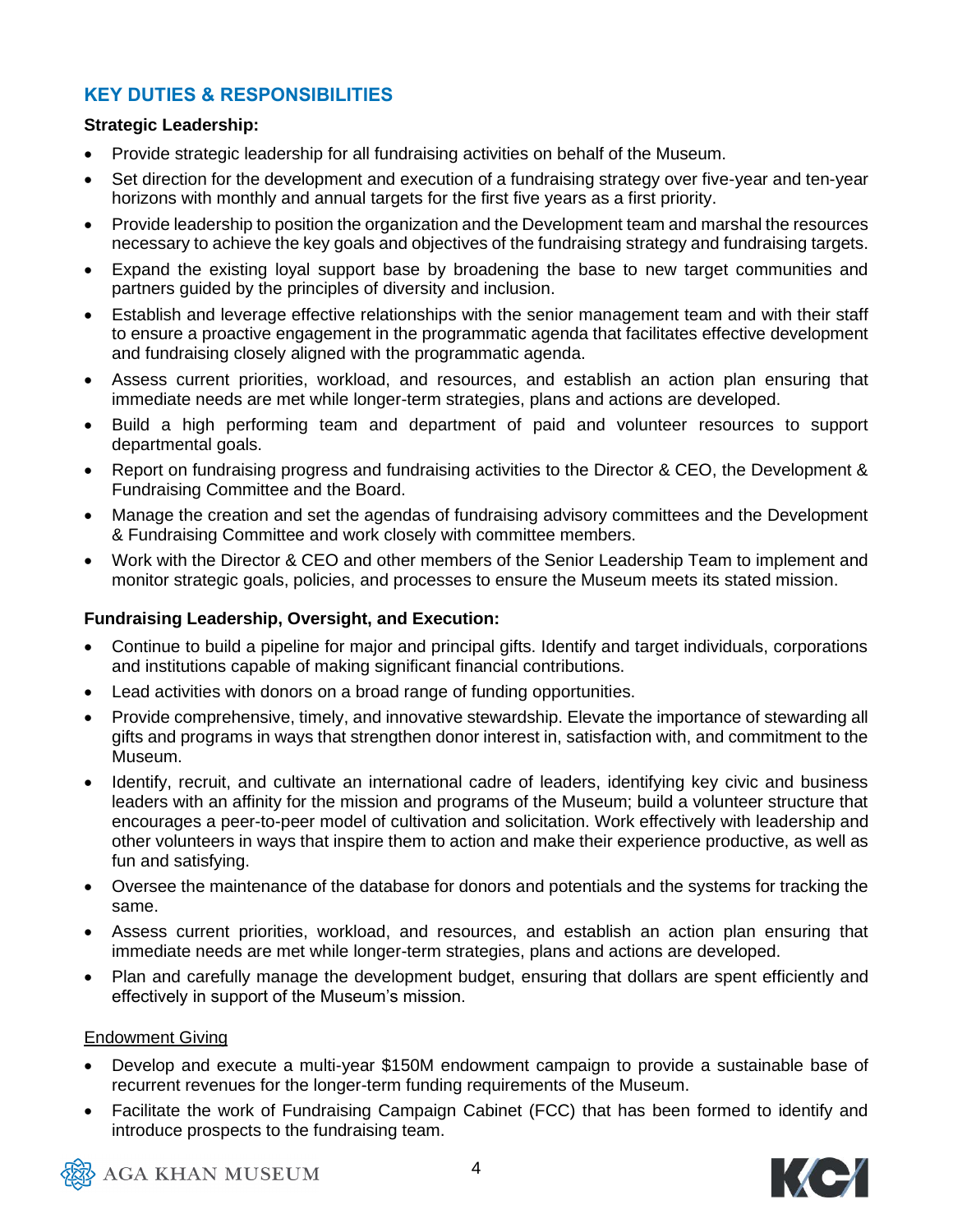- Work closely with the Chair of the FCC and the Vice-chairs and members of the Cabinet to support their efforts and to coordinate activities between members and the professional fundraising team.
- Oversee endowment contracts, agreements, and fulfilment plans and ensure all stakeholder requirements are met.

#### **Memberships**

- Maintain ongoing contact with and grow the Museum membership program by developing members and memberships at all levels, and ensure effective stewardship, loyalty, and engagement of the large membership base of the Museum.
- Target and pursue diversity in new members to ensure a balance in the membership demographics.

#### Grants, Corporate and Other Sponsorships

- Establish a firm base of government and foundation grant applications, aimed at raising \$1 million or more each year.
- Provide insights and develop new strategies and tailored cases for support to enhance the Museum's relationships with the corporate, government, and foundation community.
- Work proactively with the Director, Collections and Public Programs and the Marketing and Communications Director to influence the programmatic agenda, bringing into play the fundraising perspective, specifically for grants and sponsorships opportunities.
- Secure sponsorships to cover the direct costs of the programmatic agenda for temporary exhibitions, performing arts, educations and park programs ensuring effective collaboration with the stakeholders.
- Help shape the messaging of the Endowment Campaign.

#### **QUALIFICATIONS & COMPETENCIES**

*We are open to candidates who bring experience either as a paid staff member, board member, or senior leadership volunteer. Demonstrated experience will be expected in any case.*

- Passionate about the mandate of the Museum, with previous work and/or volunteer experience in education, culture, and/or other related sectors.
- At least 15 years of progressive experience working in development, fundraising, advancement, and/or high-end relational sales.
- At least 10 years of experience specifically engaged in major gift philanthropy with individuals, corporations, and/or foundations, with proven success in personally securing substantial major gifts at the 6 and 7 figure level or above.
- Demonstrated involvement in planning and executing successful major fundraising campaigns.
- Previous experience working with and supporting executive volunteers in the cultivation of major gift prospects, including work with donors and/or volunteers globally.
- Exceptional interpersonal and relationship management skills, including the ability to develop effective partnerships, to negotiate, to persuade, and to close donations and partnerships.
- Proven ability to lead, motivate, and manage staff and volunteers.
- Experience securing grants from government and foundations, as well as sponsorships and corporate philanthropic gifts.
- An understanding of and affinity with the underlying goals and philosophy of the Aga Khan Development Network; a personal commitment to equity, diversity and inclusion, and a demonstrated track record of supporting and promoting belonging in the workplace.



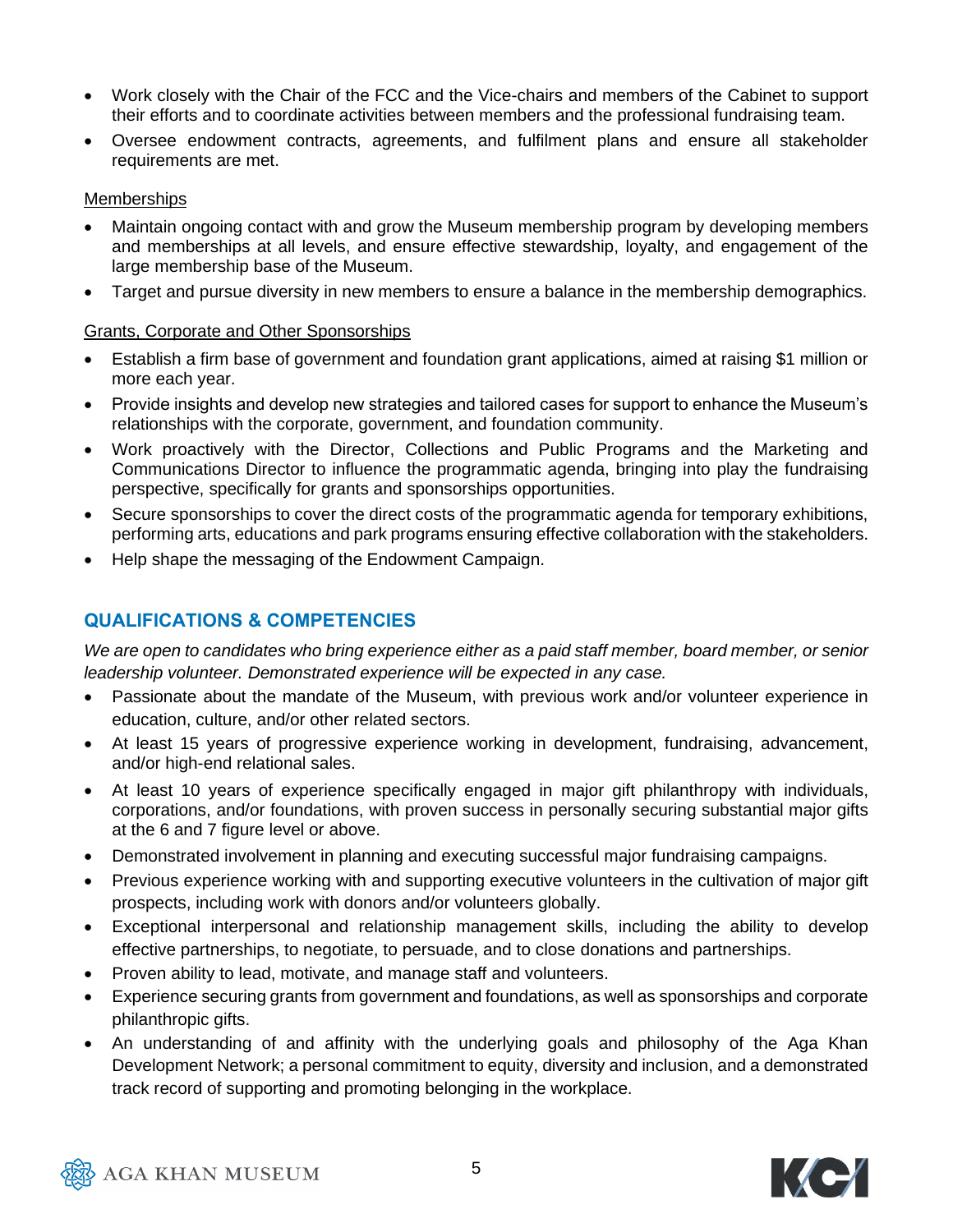- Experience and inclination to be an effective ambassador for the Museum; excellent written, presentation, and communication skills with demonstrated ability to communicate effectively to a wide range of audiences.
- Entrepreneurial spirit and creative mindset, combined with operational excellence and sound business judgement.
- Ability to manage multiple deadlines and to work well under tight timelines or changes in priorities.
- A university degree is required for this position.
- Candidates must be willing and able to travel locally, nationally, and internationally, and thus must possess a valid passport and driver's license, as well as comfort with and flexibility for travel.

#### **LEADERSHIP BIOGRAPHY**

#### **Dr. Ulrike Al-Kamis -** Director and CEO



Dr. Ulrike Al-Khamis is the Director and CEO of the Aga Khan Museum. She is a well-known figure in the field with over 20 years of experience as a curator and senior advisor for museum and cultural projects. She holds a PhD in Islamic Art from the University of Edinburgh and served as Co-Director at the Sharjah Museum of Islamic Civilization as well as Senior Strategic Advisor to the Sharjah Museums Department in the U.A.E. from 2007 to 2017. She began her career in Scotland, where she worked as Principal Curator for South Asia and the Middle

East at the National Museums of Scotland from 1999 to 2007 and Curator for Muslim Art and Culture at Glasgow Museums from 1994 to 1999.

Dr. Al-Khamis previously was the first to hold the position of Director of Collections and Public Programs at the Aga Khan Museum, a role that oversees all of the Museum's activities related to collection management, academic research, exhibitions, public programming, and performing arts initiatives. In that role she led a team of subject-matter specialists and program managers to establish a strategically cohesive and sustainable set of audience-focused programs and initiatives devised to further the Museum's mandate and role locally, nationally, and internationally within the framework of the Aga Khan Trust for Culture (AKTC) and the Aga Khan Development Network (AKDN) more generally.

#### **BOARD OF DIRECTORS AND COMMITTEES**

#### **Board of Directors**

**Prince Amyn Aga Khan,** Chair **Malik Talib,** Secretary **Riaz Ahmed Radwan Khawatmi Mahmood Khimji Raj Kothari Huguette Labelle Amin Lalji**

**Thomas Lentz Henri Loyrette Luis Monreal Sultana Mangalji Irfhan Rawji Zainub Verje**

**Naguib Kheraj,** Advisor

#### **Development and Fundraising Committee**

Dr. Thomas Lentz, Chair Mr. Raj Kothari Mrs. Nezhat Khosrowshahi Mr. Malik Talib The Honourable Hilary M. Weston



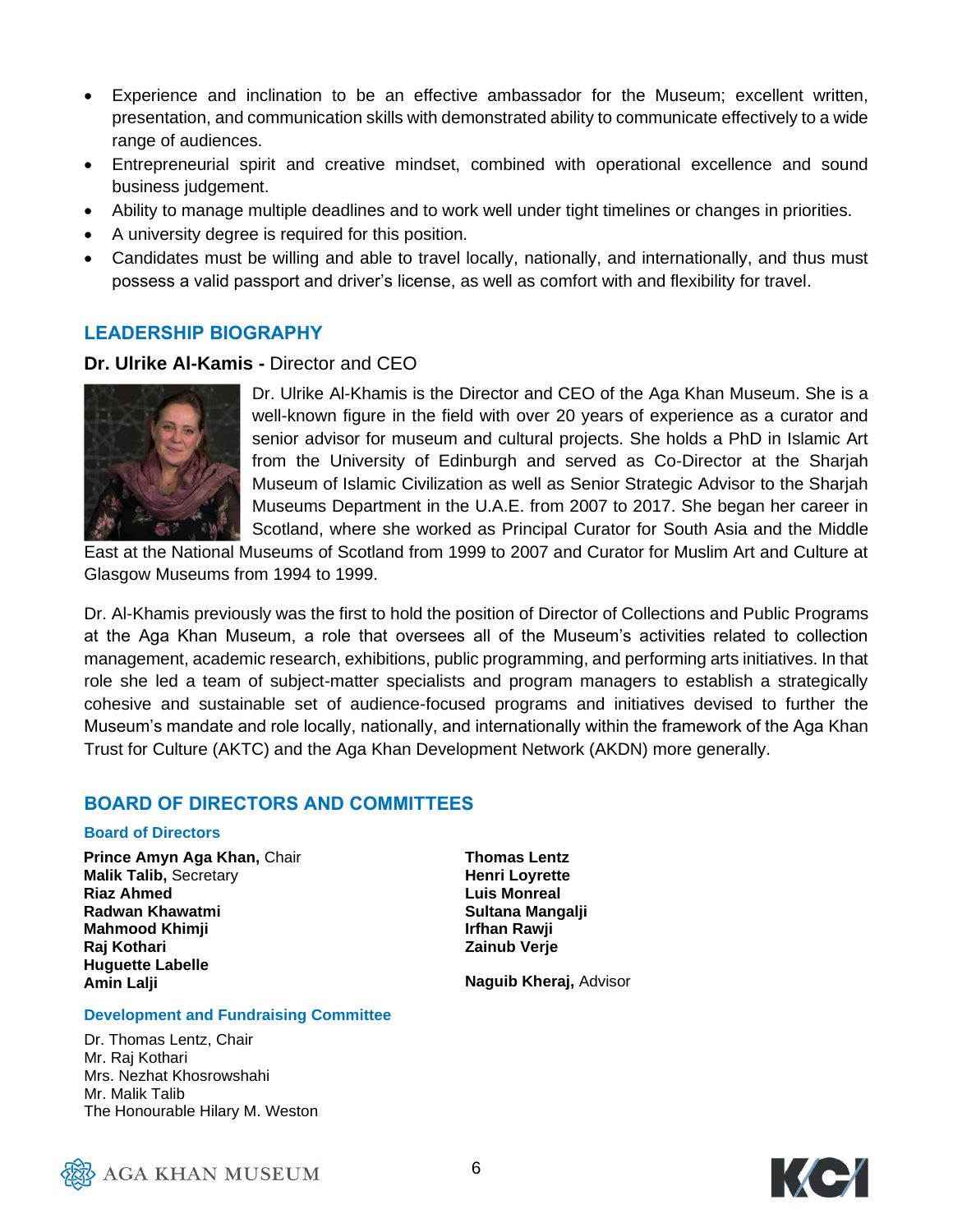#### **AGA KHAN MUSEUM SENIOR EXECUTIVE TEAM ORGANIZATIONAL CHART**